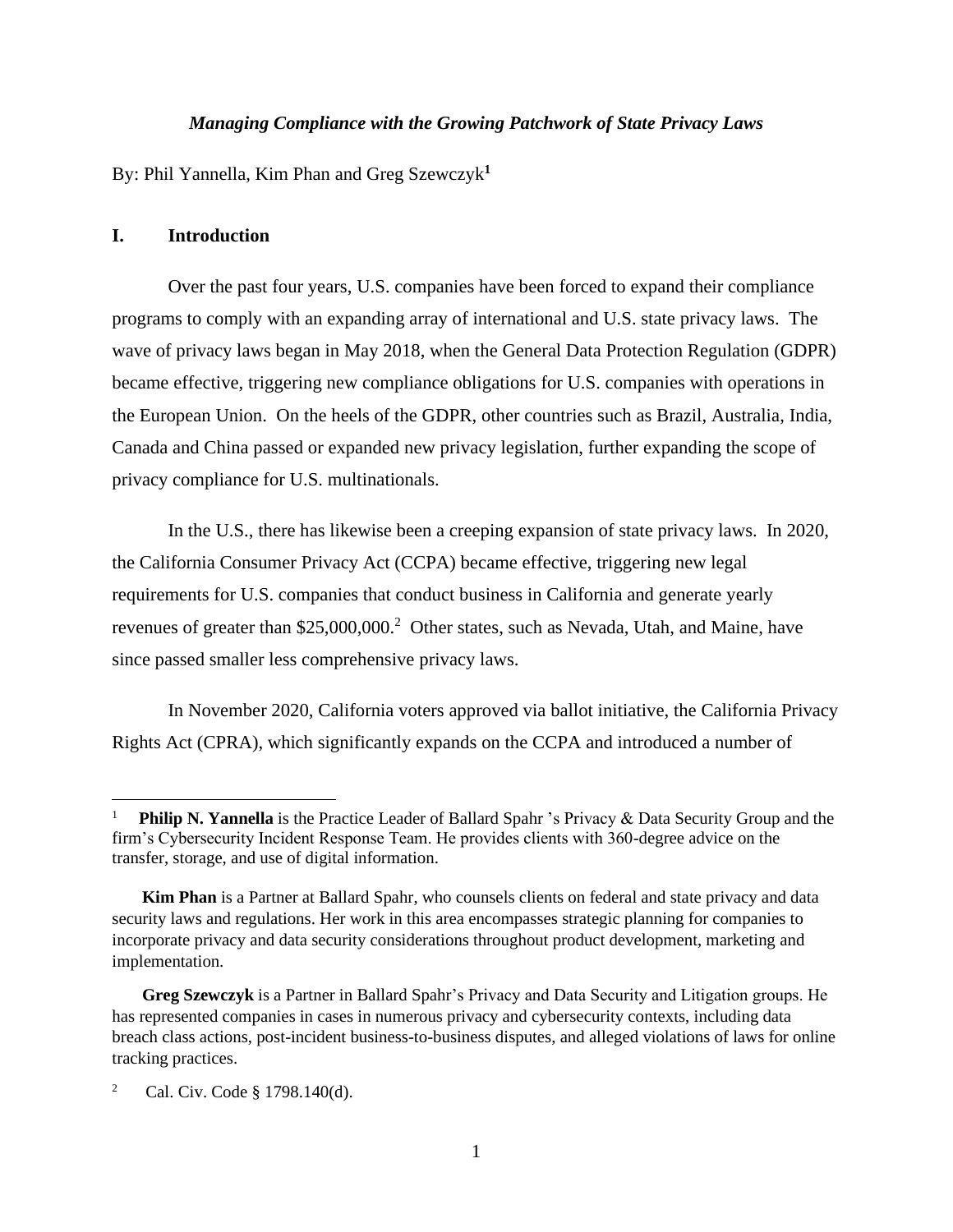GDPR-like privacy concepts as well as some entirely new legal obligations. In March 2021, the Virginia legislature passed the Virginia Consumer Data Protection Act (VCDPA)<sup>3</sup>, which incorporates many of the same concepts as the CPRA, but varies in enough ways that compliance with the CPRA does not necessarily entail compliance with the CPRA.

At the same time, numerous other states have proposed, but ultimately failed to pass state privacy laws. Recently, proposed privacy laws in Florida<sup>4</sup> and Washington<sup>5</sup>, for example, failed to pass. The Washington Privacy Act (WPA) has now failed three consecutive years, foundering on the issue of a private right of action – a common point of disagreement in many state legislatures. Presently, other proposed state privacy laws, such as bills in New York and Connecticut, remain alive and could potentially become law in 2021. Due in part to a lack of a federal privacy law – various proposals continue to stalldue to disagreements over enforcement and pre-emption – it is very likely that U.S. states will continue to propose and consider privacy legislation after 2021.

The dilemma for U.S. multinationals is how to manage compliance with the growing patchwork of state and international privacy obligations. These laws, as discussed in more detail in this article, share many characteristics but they each differ in ways that complicate compliance. If privacy law was a Venn diagram, the GDPR would form the outermost ring, with the CPRA, CCPA, and VCDPA fitting within the GDPR in loosely concentric circles. But there is enough variance between these laws that simply complying with the GDPR would not be sufficient for companies subject to all these laws.

The purpose of this article is to compare and contrast the major U.S. privacy laws, identifying areas of overlap as well as areas where compliance will require state-specific analysis, disclosures and policies

#### **II. Status and Timeline of U.S. State Privacy Legislation and Laws**

 $3$  Va. S.B. 1392, § 59-572(A).

<sup>4</sup> HB 969 (proposed Florida Privacy Protection Act).

<sup>&</sup>lt;sup>5</sup> S.B. 5062 (Washington Privacy Act).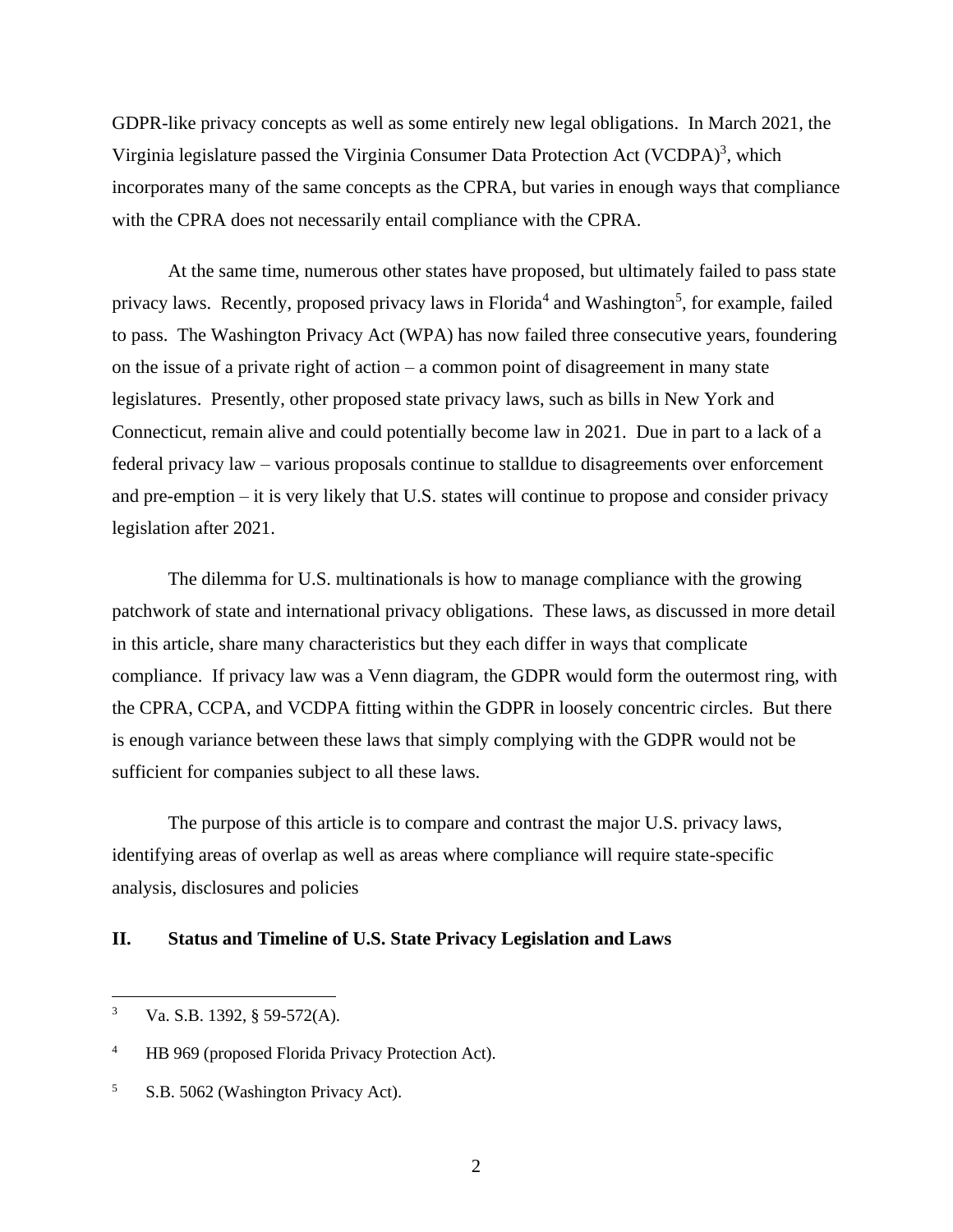Since November 2020, two U.S. states – California and Virginia -- have passed comprehensive privacy legislation. The new California law, the CPRA, is essentially a redline and expansion of the CCPA, and will become effective in January 2023. In July 2021, the California Privacy Protection Agency – a first of its kind state privacy regulator created by the  $CPRA -$  will announce formal rule making for CPRA regulations.<sup>6</sup> These regulations are expected to be finalized by July 2022. The CPPA will commence enforcement of the CPRA in July 2023. <sup>7</sup>

Virginia's privacy law, the VCDPA, will become effective in January 2023.<sup>8</sup> Unlike the CPRA, however, there is no provision for rule-making in Virginia.

As has become a yearly pattern, numerous other states proposed privacy legislation in 2021, but presently none have passed. Proposed legislation in Alabama, Arizona, Colorado, Connecticut, Illinois, Kentucky, Maryland, Massachusetts, Minnesota, and New York is still under consideration. Legislatures failed to pass proposed privacy legislation in Mississippi, Oklahoma, Florida, Washington, and Utah.

### **III. Comparing Different State Approaches to Key Privacy Issues**

#### **A. Compliance Thresholds**

Generally speaking, state privacy laws apply to entities that collect personal information from a state's residents in connection with their business operations, plus the satisfaction of certain qualifying thresholds. One of the key differences between state privacy laws and legislation is what thresholds must be met in order for the laws to apply.

Under the CCPA, those thresholds are set forth in the definition of "business." <sup>9</sup> The CCPA defines business to mean virtually any for-profit entity, including any "sole

<sup>6</sup> Cal. Civ. Code § 1798.185(d).

<sup>7</sup> *Id*.

<sup>8</sup> Va. S.B.1392, § 59-572(A)

<sup>9</sup> Cal. Civ. Code §1798.140(c)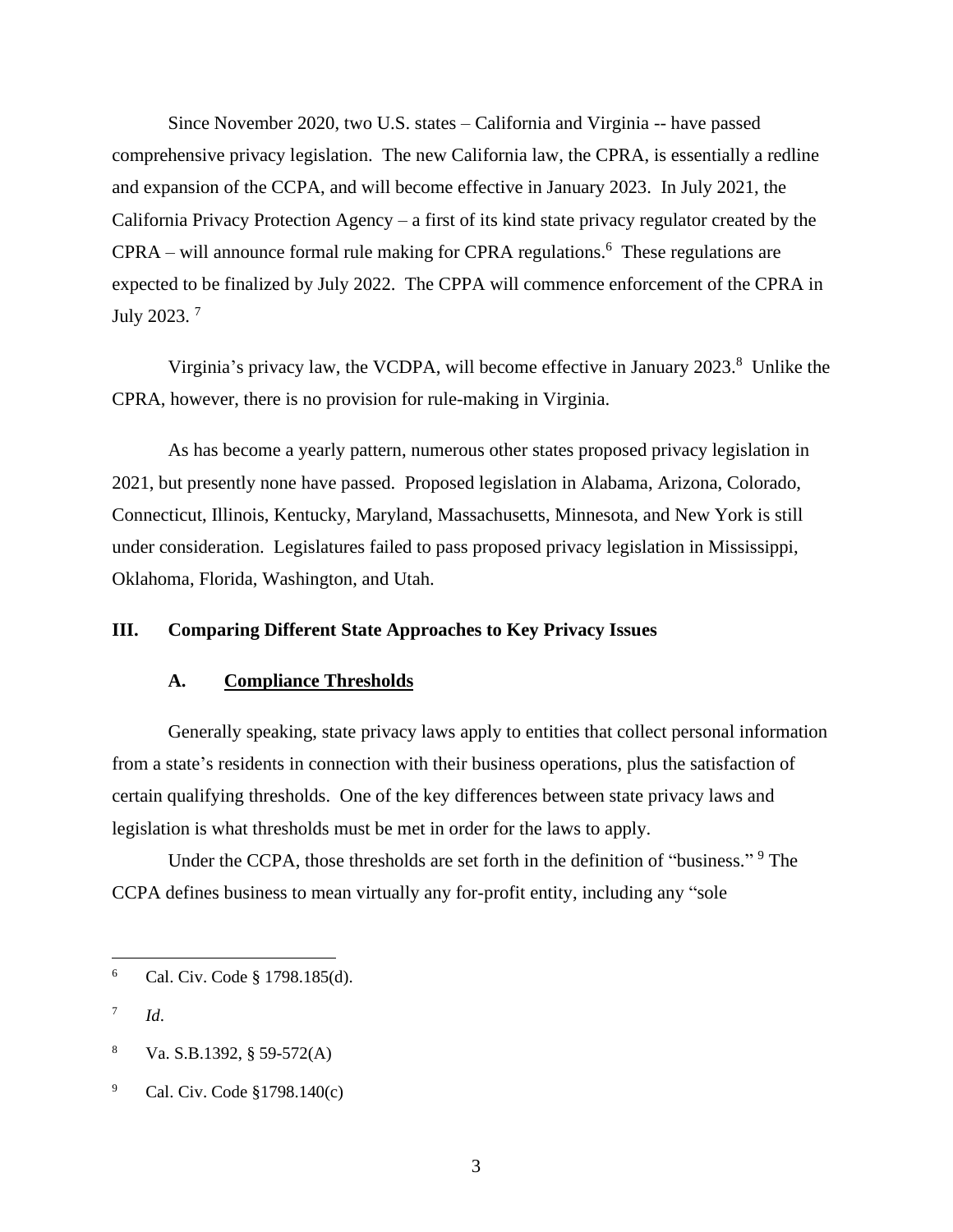proprietorship, partnership, limited liability company, corporation, association, or other legal entity that is organized or operated for the profit or financial benefit of its shareholders or other owners."<sup>10</sup>

Business is further defined to mean any such entity that "collects consumers' personal information or on the behalf of which that information is collected, and that alone, or jointly with others, determines the purposes and means of processing of consumers' personal information, that does business in the State of California." The CCPA does not define what it means to "do business" in the state.

In addition to the above, an entity is only a "business" under the CCPA if it satisfies one or more of the following thresholds:

- A. Has annual gross revenues in excess of \$25 million;
- B. Alone or in combination buys, receives for the business's commercial purposes, sells, or shares for commercial purposes, the personal information of 50,000 or more California consumers, households, or devices; or
- C. Derives 50 percent or more of its annual revenues from selling California residents' personal information.<sup>11</sup>

The CPRA follows the CCPA's model, but it makes important changes that will impact which businesses are subject to the law. The \$25 million threshold is the same, but the CPRA specifies that it is measured by the preceding calendar year.<sup>12</sup> The second threshold was changed to 100,000 or more Californian consumers or households (but not devices), and only for those whose personal information is bought, sold, or shared (as opposed to received for a business purpose).<sup>13</sup> The third threshold remains the same.

<sup>10</sup> *Id.*

 $11$  *Id.* 

<sup>12</sup> Cal. Civ. Code §1798.140(d).

<sup>13</sup> *Id.*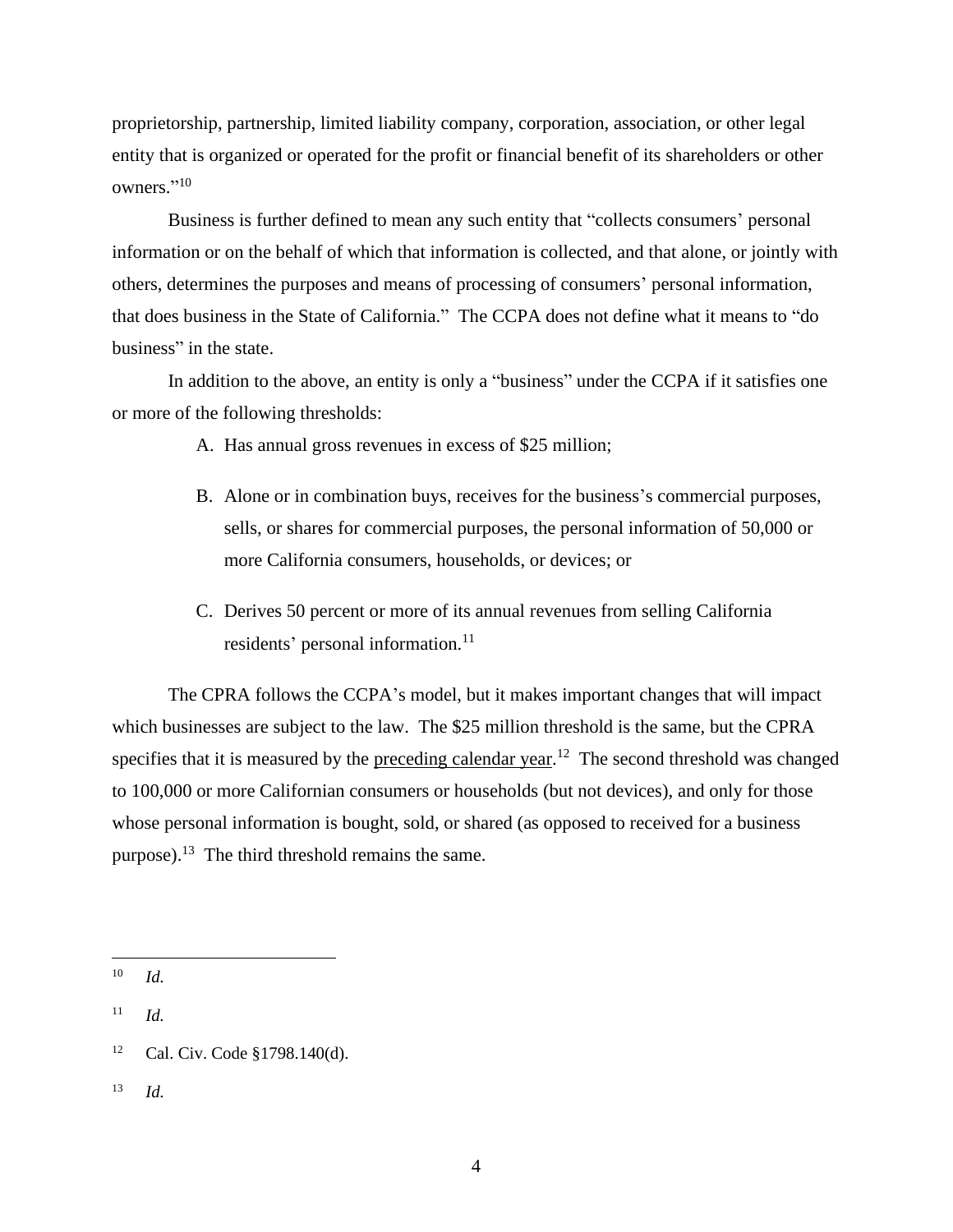The VCDPA, using the terminology from the European GDPR, governs the conduct of "controllers" rather than businesses.<sup>14</sup> A controller is defined to mean "the natural or legal person that, alone or jointly with others, determines the purpose and means of processing personal data." <sup>15</sup> The applicability thresholds are set forth in a specific section dedicated to the scope of the law, which provides that the VCDPA applies to "persons that conduct business in the Commonwealth or produce products or services that are targeted to residents of the Commonwealth and that"

- i. During a calendar year, control or process personal data of at least 100,000 consumers (defined to mean a resident of Virginia); or
- ii. Control or process personal data of at least 25,000 Virginia consumers and derive over 50 percent of gross revenue from the sale of personal data. <sup>16</sup>

As "process" is defined to mean any operation or set of operations performed on personal data, the first threshold is broader than the CPRA in scope.<sup>17</sup> The second prong's percentage threshold is tied sales of all personal data, and not just sales of Virginia residents. <sup>18</sup> However, the 25,000 component is designed to ensure a certain level of minimum contacts with the state. There is no revenue threshold under the VCDPA.

Other states have generally followed these two models, but with important nuances. For example, the proposed Colorado Privacy Act generally follows the VCDPA model, applying to "controllers" that (i) process the personal data of 100,000 Colorado residents during a calendar year, or (ii) control or process the personal data of 25,000 Colorado residents and derive any revenue from the sale of data.

<sup>&</sup>lt;sup>14</sup> The VCDPA also uses the GDPR's term "personal data" rather than the CPRA's "personal information."

<sup>15</sup> Va. S.B. 1392, § 59.1-571.

 $^{16}$  § 59.1-572(A).

 $17 \quad \text{\$} 59.1 - 571.$ 

<sup>18</sup> *Id.*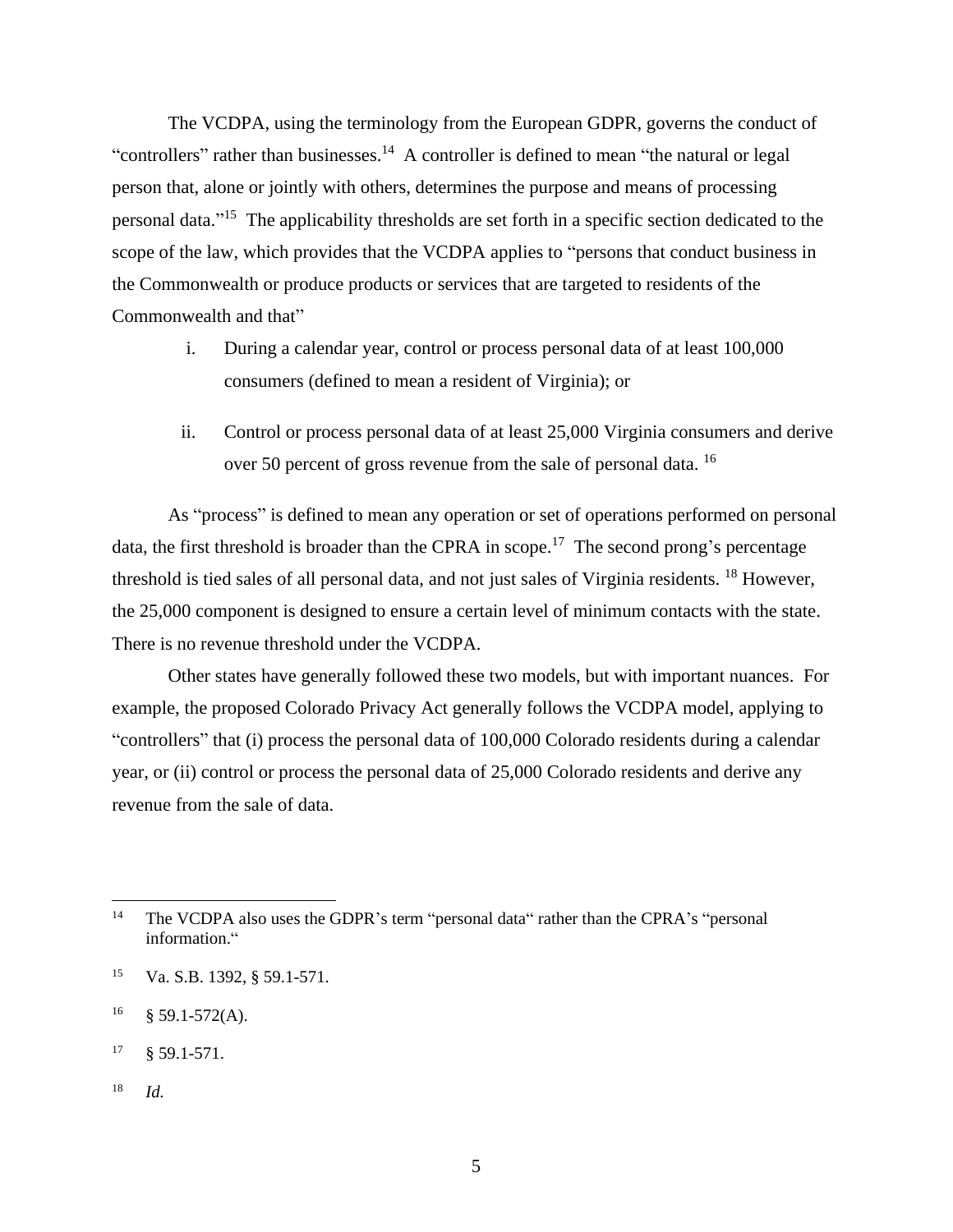The proposed Florida Privacy Protection Act (FPPA) has switched between the two models—whereas the initial bill introduced in the House followed the CCPA model fairly closed, the version that passed the Senate closely resembles the VCDPA.<sup>19</sup>

It is widely expected that several more states will continue to propose, advance, and pass privacy legislation. Especially with respect to applicability thresholds, the model chosen will be very significant: under the California model, larger companies that do business nationally will likely be subject under the annual revenue threshold, whereas under the Virginia model, such companies may not be subject if they do not have a significant presence in that state. In the media context, this difference could be particularly significant when serving a relatively small number of consumers outside of the state of primary broadcast or publication.

# B. **Exclusions and Exemptions to Compliance**

Differences in the substance and scope of exclusions will also play a significant role in whether or how state privacy laws apply. For example, the CCPA and CPRA exclude personal information collected, processed, sold, or disclosed pursuant to the federal Gramm-Leach-Bliley Act ("GLBA").<sup>20</sup> GLBA-regulated financial institutions therefore do not have to comply with the CCPA and CPRA for personal information regulated by the GLBA, but they do have to comply with the CCPA and CPRA for other sets of personal data.

Complying with these different standards for different data can obviously cause operational difficulties. The VCDPA, on the other hand, provides full exclusions for financial institutions subject to the GLBA.<sup>21</sup> Differences in the scope and extent of exclusions relating to HIPAA and the FCRA will be similarly important in those industries.

Four types of exclusions are likely to have significant impacts on the media industry: (1) exclusions for business-to-business data; (2) exclusions for employees; (3) exclusions relating to publicly available information; and (4) exclusions for non-profit organizations.

<sup>&</sup>lt;sup>19</sup> Although both the Florida House and Senate passed competing versions of this bill, the two chambers were unable to reach consensus on a final bill before the close of the legislative session on April 30, 2021.

<sup>20</sup> Cal. Civ. Code §1798.145

<sup>&</sup>lt;sup>21</sup> Va. S.B. 1392, § 59.1-572(B).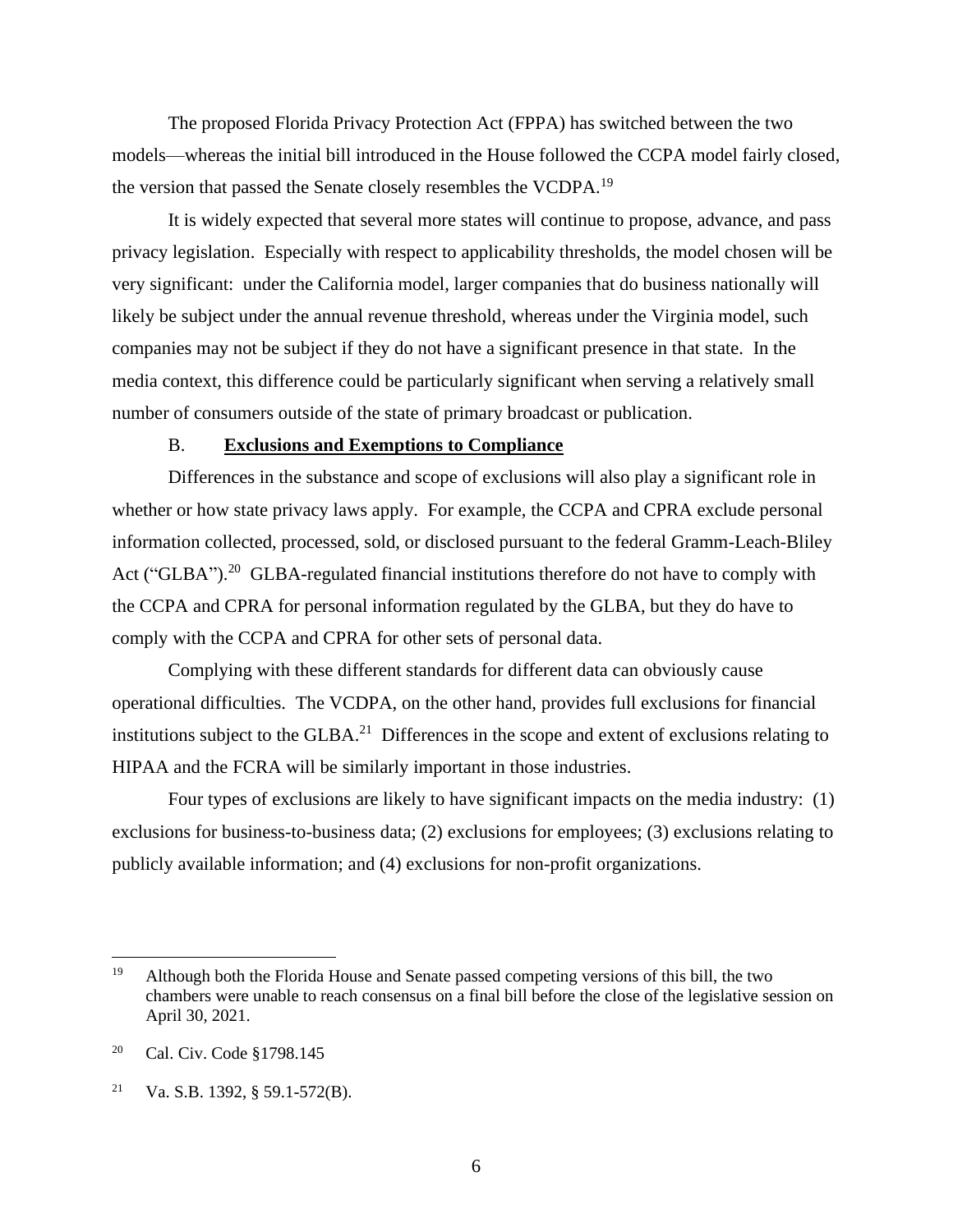The CCPA, the CPRA, and the VCDPA all provide exclusions for personal information collected and processed in the business-to-business context. The VCDPA accomplishes this exclusion through its definition of "consumer," which "does not include a natural person acting in a commercial or employment context."<sup>22</sup> The CCPA and CPRA accomplish it through exemption provisions, which are currently set to expire on January 1, 2023, although it is widely believed that the provisions will be extended and/or renewed.<sup>23</sup>

With respect to employee personal information, the VCDPA provides a full exclusion through its definition of "consumer," whereas the CCPA and CPRA provided limited exclusions that still require businesses to provide some notices to employees, job applicants, contractors, officers, and directors. As with the business-to-business exclusion, the CPRA employee exclusion is set to expire but is expected to be extended.

The different treatment that may be afforded to publicly available information is another area that may be of particular importance to media companies. For example, under the CPRA, personal information is defined to exclude "consumer information that is . . . [p]ublicly and lawfully available information reasonably believed to be made available to the public in a lawful manner and without legal restrictions."<sup>24</sup> "Publicly available" is defined to include information that is lawfully made available to the general public "from a widely distributed media."<sup>25</sup> The Florida bill contains a similar provision. The VCDPA defines "sale of personal data" to exclude "[t]he disclosure of information that the consumer (i) intentionally made available to the general public via a channel of mass media and (ii) did not restrict to a specific audience."<sup>26</sup> Nuances in factual scenarios may have important consequences, so media companies should take particular care in analyzing the impact of how personal information is collected in the newsgathering process.

- <sup>24</sup> Cal. Civ. Code § 1798.140(v)(2).
- <sup>25</sup> *Id.*

 $22 \frac{1}{5}$  \$ 59.1-571 (defining consumer)

<sup>23</sup> Cal. Civ. Code §1798.145.

<sup>26</sup> Va. S.B. 1392, § 59.1-571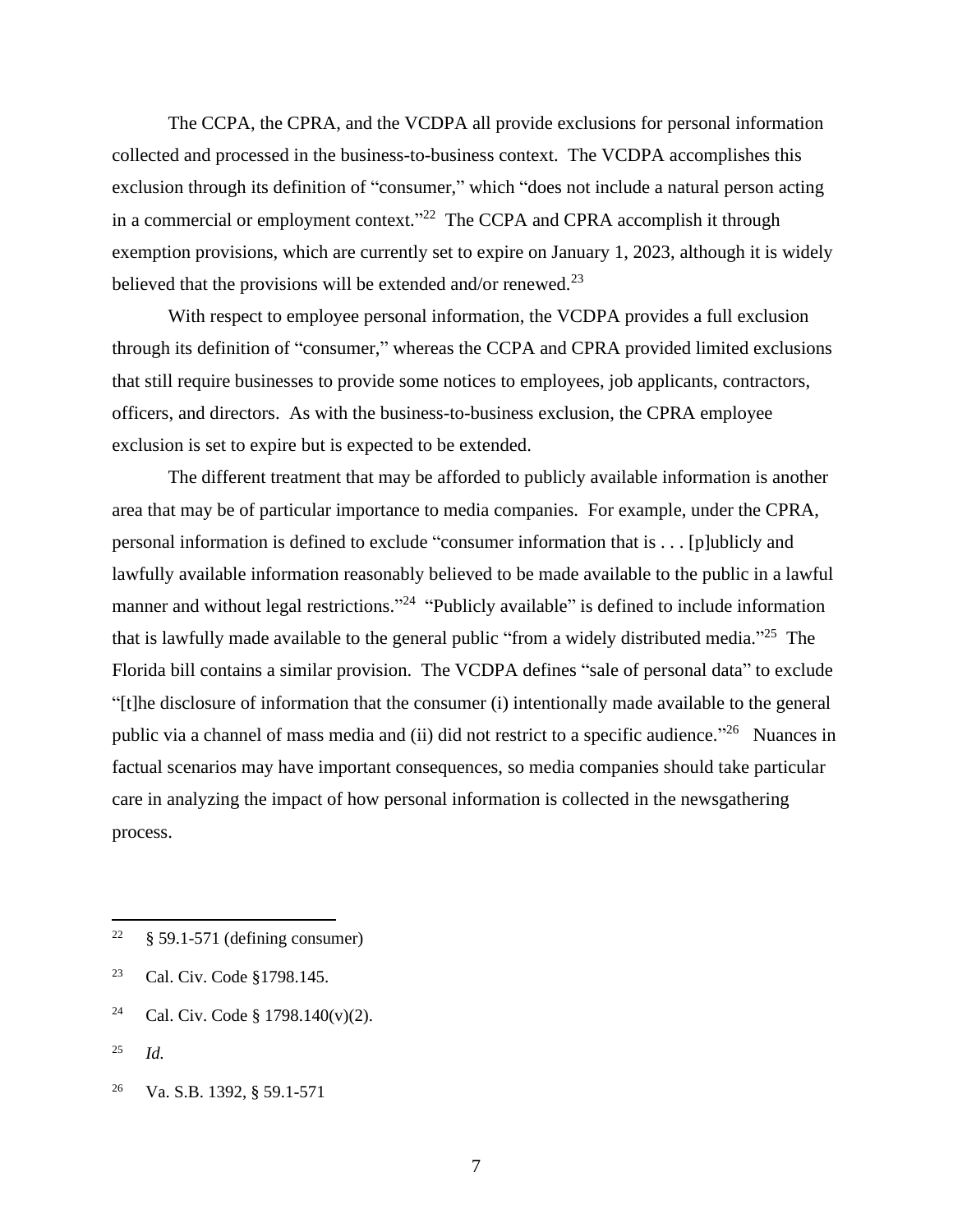Finally, all of the privacy laws that have passed to date have excluded non-profit organizations from their scope.<sup>27</sup> However, non-profit media organizations should not assume this will be the case for all future bills, as the proposed Washington Privacy Act<sup>28</sup>—which failed to advance in recent weeks—would have applied to non-profits starting in 2026. Accordingly, it is important for non-profit media organizations to stay apprised of state privacy laws, and potentially begin building compliance regimes in some areas of their operations.

# **C. Data Minimization Principles**

While much of the available guidance had already suggested that organizations minimize the data they collect and store, the new privacy laws impose statutory obligations on subject companies to minimize data collection and use.

For example, the CPRA provides that a "business's collection, use, retention, and sharing of a consumer's personal information shall be reasonably necessary and proportionate to achieve the purposes for which the personal information was collected."<sup>29</sup> The VCDPA provides that a controller shall "[l]imit the collection of personal data to what is adequate, relevant, and reasonably necessary in relation to the purposes for which such data is processed" and prohibits businesses from processing personal data "for purposes that are neither reasonably necessary to nor compatible with the disclosed purposes for which such personal data is processed."30

Media companies and digital platforms/technology companies should begin considering and adopting policies to allow compliance with these requirements, including analyzing the scope of the business purpose for which personal data is collected. For example, when collecting personal data as part of the newsgathering process, the company may wish to specify whether such data is being collected and processed solely with respect to that story, or whether it is collected and processed for a broader substantive issue that may allow broader use.

### **D. Data Protection and Privacy Risk Assessments**

<sup>&</sup>lt;sup>27</sup> § 59.1-572(B); Cal. Civ. Code, § 1798.140(d).

<sup>&</sup>lt;sup>28</sup> S.B. 5062 (Washington Privacy Act)

<sup>29</sup> Cal. Civ. Code § 1798.100(c).

<sup>30</sup> Va. S.B. 1392, § 59.1-574.A.1-2.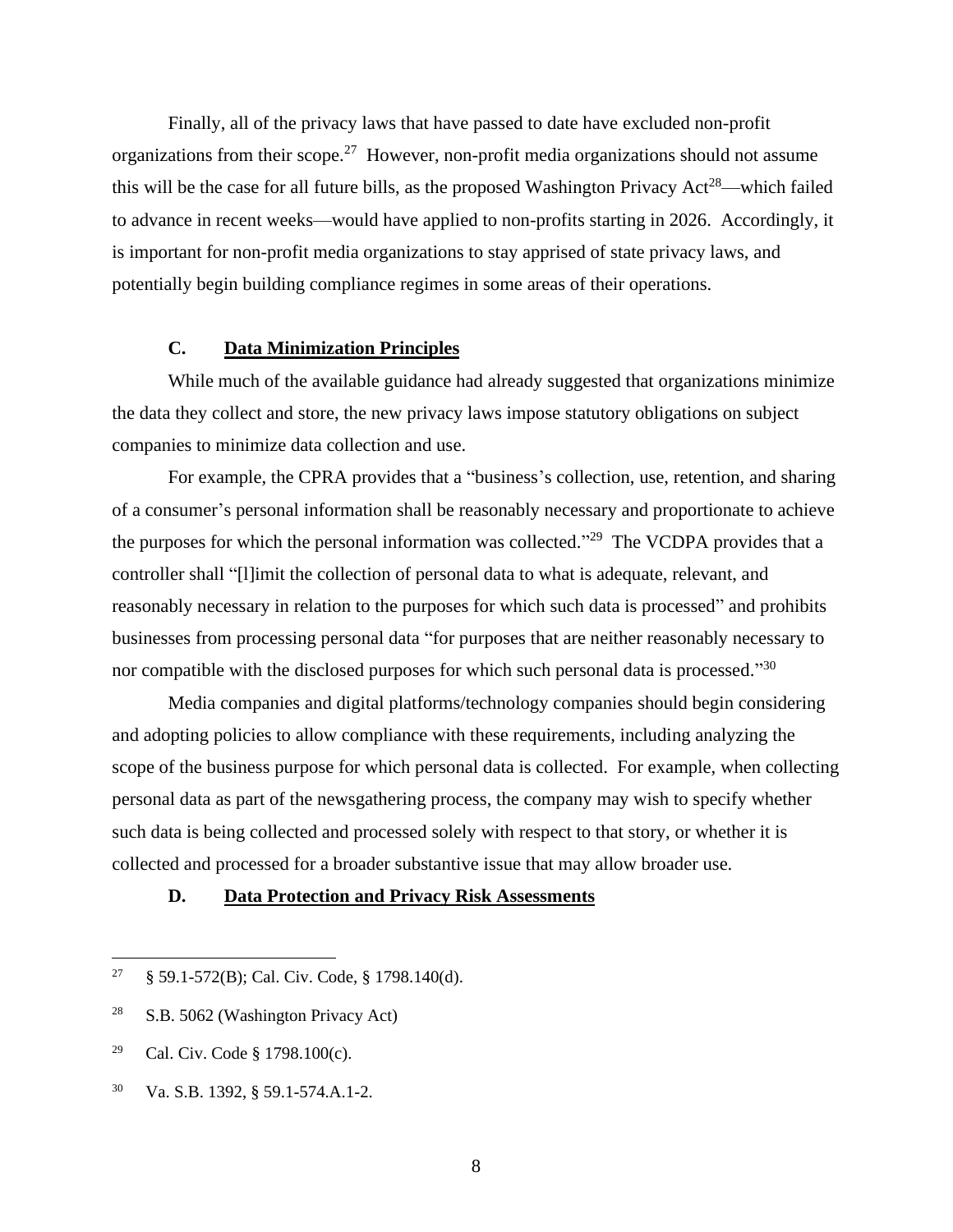Many companies are already performing data security risk assessments on an annual basis. However, the new privacy laws may impose an obligation to incorporate privacy risk assessments into a company's procedures—including with specific criteria in a written document that is discoverable by state regulators. For organizations that are not subject to the European GDPR, the privacy assessment requirements may be a new concept.

Under the CPRA, businesses whose processing presents a significant risk to consumers' privacy or security will be required to (1) conduct an annual cybersecurity audit, and (2) submit to the newly formed California Privacy Protection Agency a risk assessment with respect to their processing of personal information.<sup>31</sup> The CPRA does not specifically define what constitutes a significant risk, but it does state that factors to be considered include the size and complexity of the business and the nature and scope of processing activities.

The risk assessment must weigh the benefits of processing to the business, consumers, other stakeholders, and the general public, against the potential risks to the rights of the consumers.<sup>32</sup> This balancing must be done with the goal of restricting or prohibiting the processing if the risks to the privacy of the consumer outweigh the benefits. The risk assessment must be provided to the newly formed Agency "on a regular basis."<sup>33</sup> The new Agency will be issuing regulations, so businesses will likely gain better clarity on the frequency and substantive requirements of the privacy risk assessment.<sup>34</sup>

Under the VCDPA, all controllers are obligated to perform and document a data protection assessment for each of five identified processing activities: (1) processing for targeted advertising; (2) processing for sales; (3) processing for profiling where there are specific types of foreseeable risks; (4) processing sensitive data; and (5) processing that involves personal data that presents a heightened risk of harm.<sup>35</sup> The data protection assessment must identify and weigh the benefits that may flow, directly and indirectly, from the processing to the controller,

- <sup>32</sup> *Id.*
- <sup>33</sup> *Id.*
- <sup>34</sup> *Id.*

<sup>31</sup> Cal. Civ. Code § 1798.185(a)(15).

<sup>35</sup> Va. S.B. 1392, § 59.1-576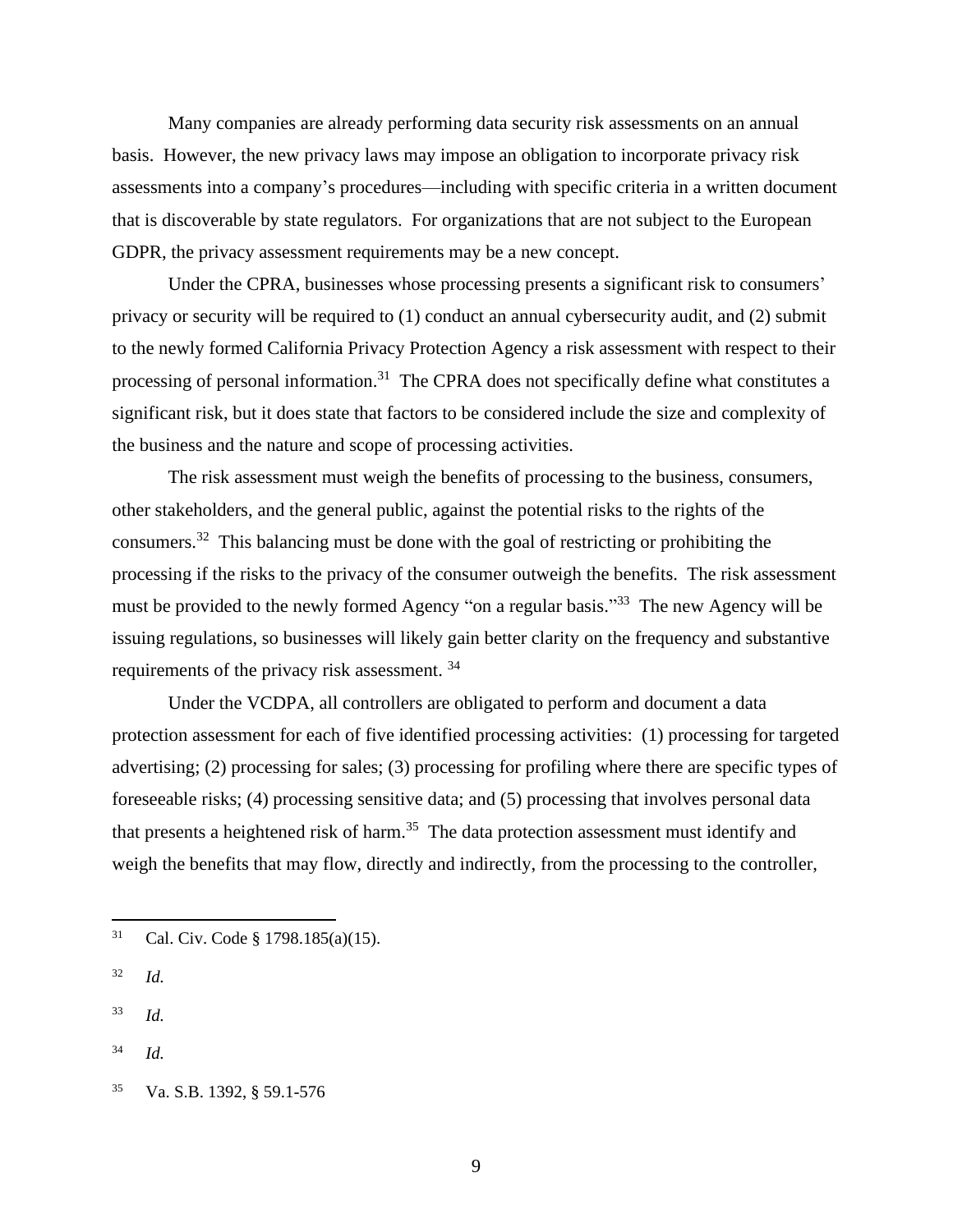the consumer, other stakeholders, and the public against the potential risks to the rights of the consumer associated with such processing, as mitigated by safeguards that can be employed by the controller to reduce such risks. <sup>36</sup>

The VCDPA provides that the Attorney General can request, pursuant to an investigative civil demand, that a controller disclose any data protection assessment that is relevant to an investigation, and the controller must make the data protection assessment available.<sup>37</sup> However, the VCDPA specifically provides that any disclosed data protection assessment will not be subject to public inspection under the Virginia Freedom of Information Act, and that production does not waive any applicable attorney-client privilege or work product protection.<sup>38</sup>

### **E. Enforcement and Civil Liability**

One of the most important differences in state privacy laws is whether there is a private right of action. Indeed, one of the most common reasons why proposed state privacy laws have failed to pass is because of a failure to arrive at a consensus with regard to a private right of action.

The CCPA, which will remain in effect until January 2023, when the CPRA becomes effective, has a private right of action.<sup>39</sup> Plaintiffs have the right to collect the greater of actual damages or between \$100 and \$750 in statutory damages, per consumer per incident. The CPRA continues the CCPA's private right of action with statutory damages for data breaches caused by a business's failure to maintain reasonable security measures. The VCDPA expressly states that it <u>does not create</u> a private right of action.<sup>40</sup>

The CPRA will be enforced by the newly created California Privacy Protection Agency, which will have the ability to seek \$2,500 per violation, or \$7,500 for intentional violations or violations involving minors.<sup>41</sup> The Agency will be able to do so in administrative actions.

<sup>37</sup> *Id.*

<sup>36</sup> *Id.*

<sup>38</sup> *Id.*

<sup>39</sup> Cal. Civ. Code § 1798.150.

<sup>40</sup> Va. S.B. 1392, § 59.1-579, 580.

<sup>41</sup> Cal. Civ. Code § 1798.199.90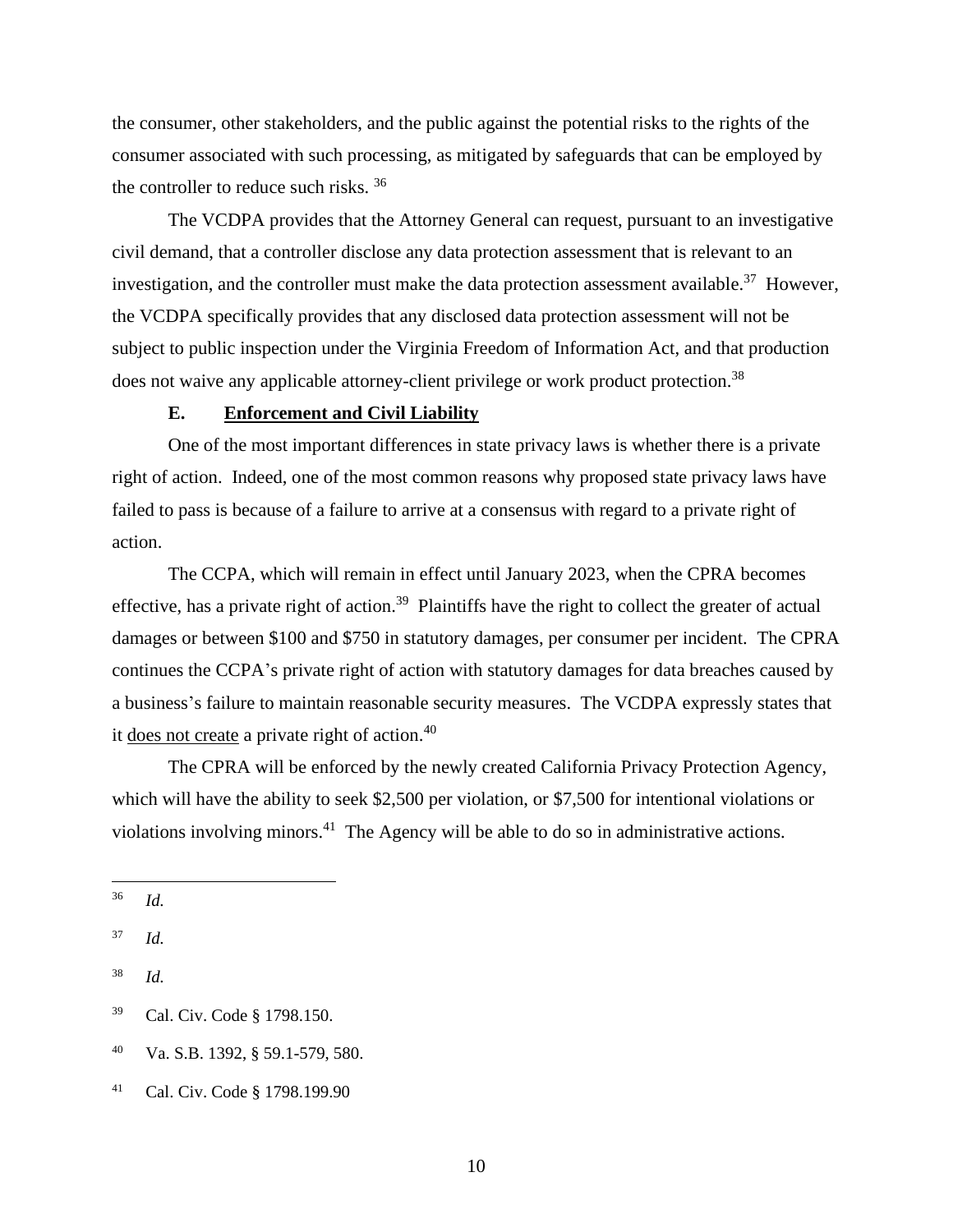The VCDPA will be enforced by the Virginia Attorney General, who will be able to seek up to \$7,500 per violation, plus reasonable expenses and attorneys' fees.<sup>42</sup>

The key issue likely to determine whether more states pass privacy laws is the degree to which state legislatures are able to arrive at a consensus with regard to the private right of action.

### **F. Consumer Disclosures**

Transparency has long been an essential principle to the protection of consumer privacy. The CCPA requires that a company with an online privacy policy must include a description of consumer privacy rights, a list of the categories of personal information it has collected about consumers in the preceding 12 months, and if applicable, a list of the categories of personal information it has sold or disclosed about consumers in the preceding 12 months. <sup>43</sup> In addition to prescribing the content of these consumer disclosures, the CCPA regulations also require that any consumer disclosures be in easy-to-read plain language, formatted to draw consumer attention, be displayed in the same language as a company's marketing materials, be accessible to those with a disability, and be provided in a clear and conspicuous manner whether presented online or offline.<sup>44</sup>

Similarly, the VCDPA requires that companies provide consumers with a privacy notice that must include the categories of personal data processed by the controller, the purpose for processing personal data, how consumers may exercise their consumer rights, the categories of personal data that the controller shares with third parties, the categories of third parties with whom the controller shares personal data, and whether a controller sells personal data to third parties or processes personal data for targeted advertising.<sup>45</sup>

### **G. Consumer Rights**

- <sup>44</sup> CCPA Reg. § 999.304(a), 308.
- <sup>45</sup> Va. S.B. 1392, § 59.1-574(C).

<sup>42</sup> Va. S.B. 1392, § 59.1-579, 580.

<sup>43</sup> Cal. Civ. Code § 1798.199.90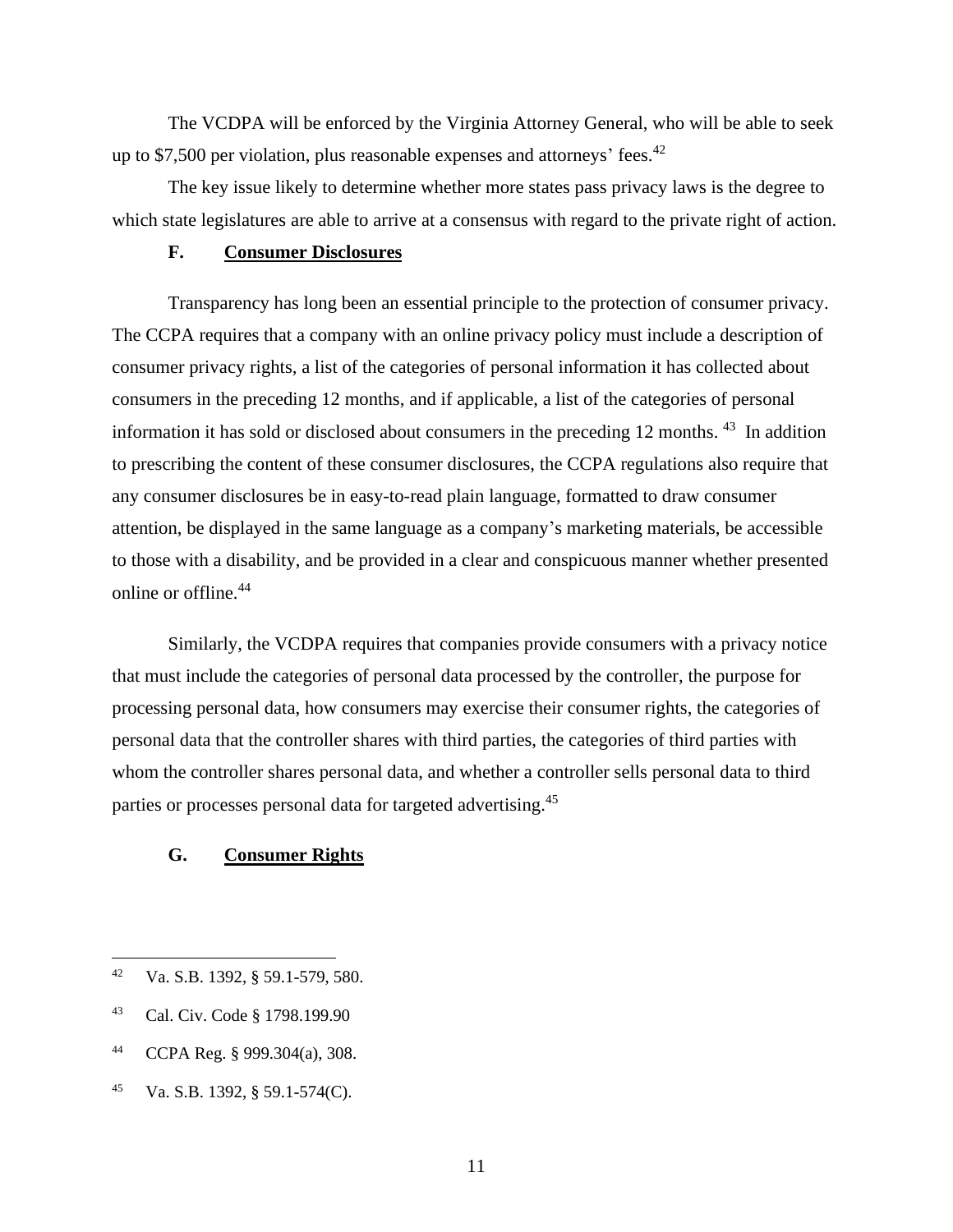The ability for consumers to exercise some level of control over the collection, use, and sharing of their personal information has been embodied in state privacy laws as various consumer rights. As observed in California, Virginia, and in the various state privacy legislative proposals that have been introduced so far in 2021, these consumer rights generally fall into the following broad categories:

- Right to Access (know what personal information a company has collected)
- Right to Correct (direct a company to resolve inaccuracies in personal information)
- Right to Delete (direct a company to permanently destroy personal information)
- Right to Restrict Use (limit the ability of a company to use personal information)
- Right to Portability (transfer of personal information to another party)<sup>46</sup>

State privacy laws generally require that companies provide consumers with easily accessible means to exercise these consumer rights, subject to verifying and/or authenticating the identity of the consumer making the request.

### **H. Vendor Obligations**

Vendors often have access to the personal information of consumers in their role providing various services to companies. Thus, state privacy laws have extended consumer privacy protections to these third parties. Some states, like Virginia, have modeled these thirdparty requirements in a manner similar to the GDPR by designating an entity as a "controller" or a "processor."<sup>47</sup> Other states are following the standard set by the CCPA and designated an entity as a "business" or a "service provider."<sup>48</sup> Regardless of the terminology, it is clear that

48 Cal. Civ. Code § 1798.110-40(v), (w).

<sup>46</sup> Va. S.B. 1392, § 59.1-573; Cal. Civ. Code § 1798.110-121.

<sup>47</sup> Va. S.B. 1392, § 59.1-575.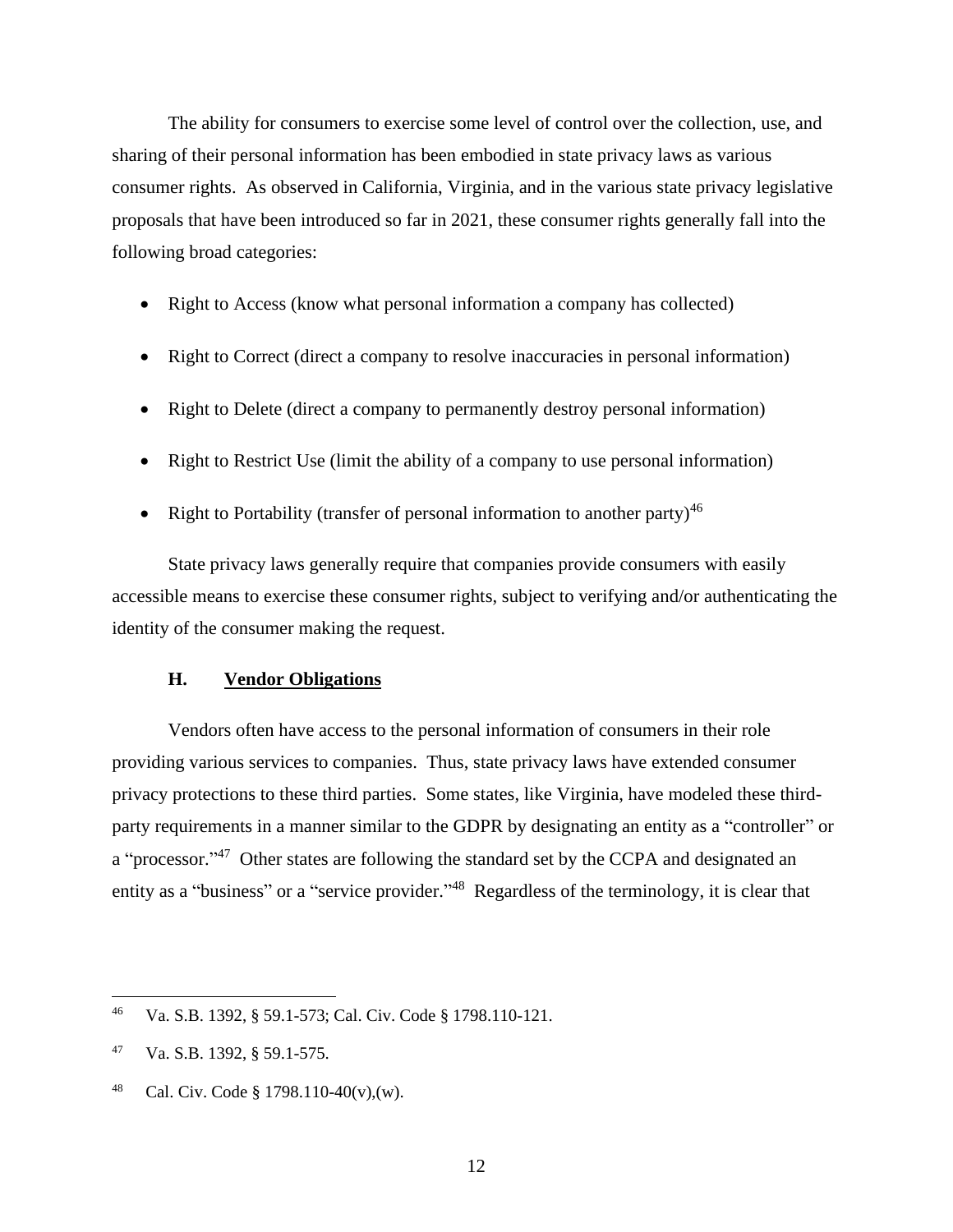states intend to impose privacy obligations to downstream recipients of consumer personal information.

The CPRA requires that prior to sharing any consumer personal information, a business must enter into a written contract with a service provider that:

- Specifies the limited and specified purpose for selling/disclosing personal information;
- Requires the same level of privacy protection as those imposed on the business;
- Grants the business audit rights on any downstream uses of personal information by the service provider;
- Requires the service provider to provide notification to the business if the service provider can no longer comply with CPRA; and
- Grants the business the authority to take reasonable and appropriate steps to stop and remediate unauthorized use of personal information by the service provider.<sup>49</sup>

Similarly, under the VCDPA, a controller must enter into a written contract with any third-party processors that set forth:

- Instructions for processing personal information;
- The nature and purpose of any personal information processing;
- Types of personal information that will be subject to processing;
- The duration of any processing;
- Subject to a duty of confidentiality, an obligation to delete or return personal information when the relationship between the controller and processor terminates; and

<sup>49</sup> § 1798.100(d).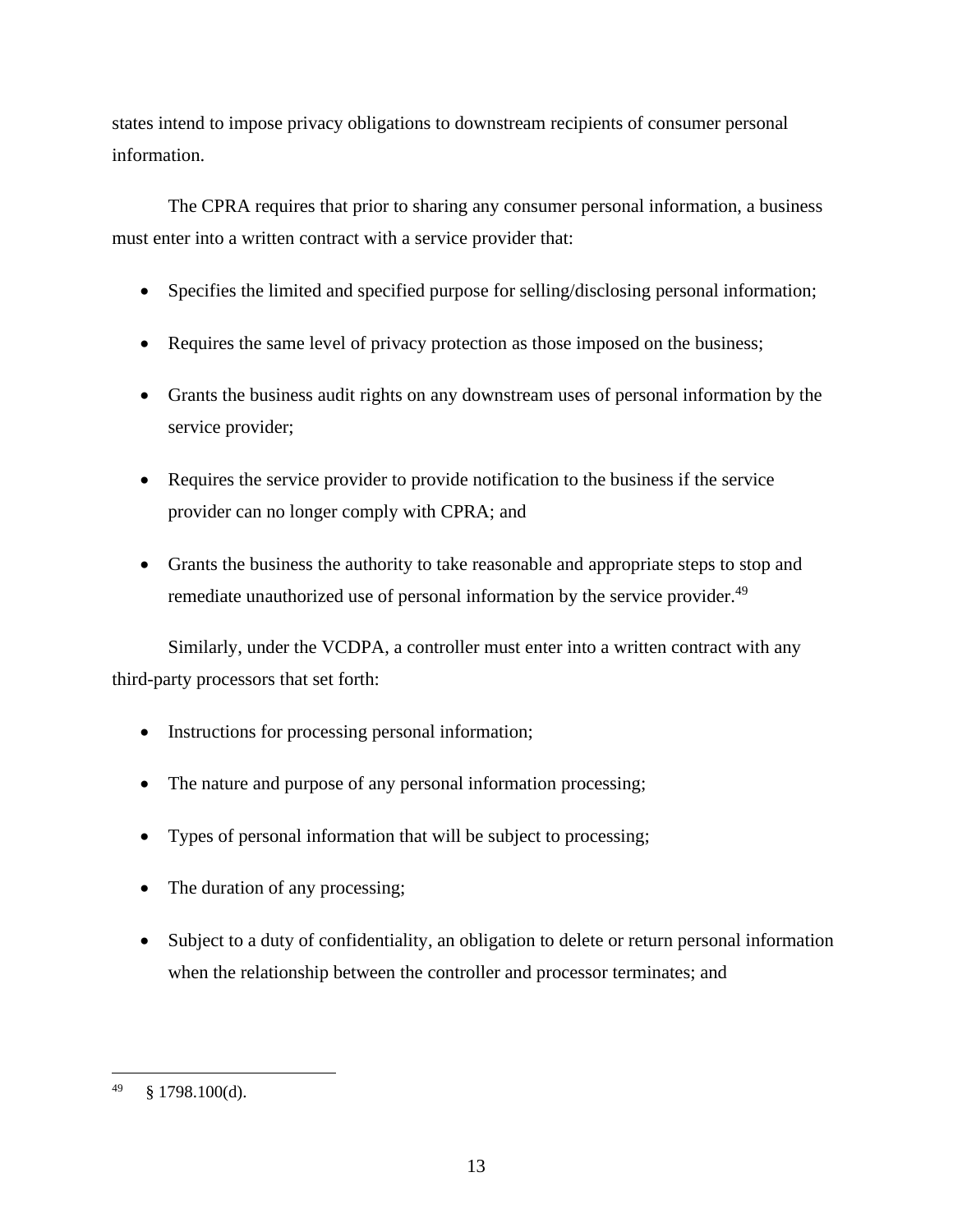• An affirmative obligation to provide necessary information as part of any data protection assessments being conducted in compliance with the VCDPA.<sup>50</sup>

Due to the lengthy amount of time required to negotiate and finalize amendments to vendor agreements, companies should be planning ahead to incorporate these new contract clauses in a timely manner ahead of the January 1, 2023 effective date for both the CPRA and the VCDPA.

### **I. Financial Incentives**

As previously discussed above, state privacy laws prohibit companies from discriminating against or otherwise penalizing consumers who choose to exercise their privacy rights. Such discrimination could take any one of the following forms:

- Denying goods or services to the consumers;
- Charging different prices or rates for goods or services, including through the use of discounts or other benefits or imposing penalties;
- Providing a different level or quality of goods or services to the consumers; or
- Suggesting that the consumers will receive a different price or rate for goods or services or a different level or quality of goods or services.

However, financial incentives or other benefits can be provided to consumers without violating this prohibition, subject to certain conditions. In California, businesses must provide consumers with a notice of financial incentive that describes the material terms of any financial incentive program so that a consumer may make an informed decision about whether to participate. <sup>51</sup> Consumers must provide opt in consent to any such financial incentive program and must be able to withdraw from the program at any time.<sup>52</sup> The CCPA regulations also

<sup>52</sup> *Id.*

<sup>50</sup> Va. S.B. 1392, § 59.1-575.

<sup>51</sup> Cal. Civ. Code § 1798.125(b).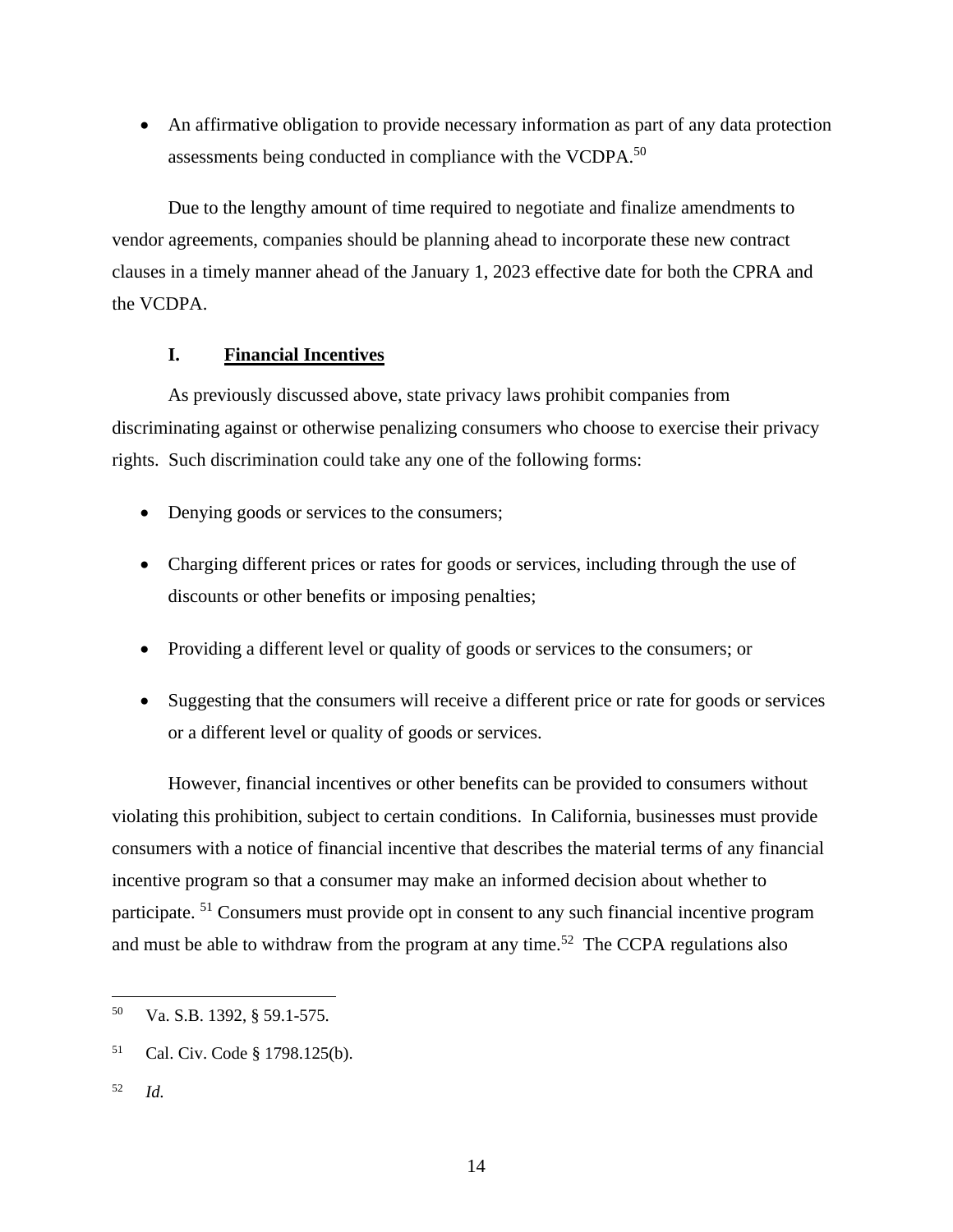require that any notice of financial incentive explain how the financial incentive or price or service difference is reasonably related to the value of the consumer's data, including: a goodfaith estimate of the value of the consumer's data that forms the basis for offering the financial incentive or price or service difference; and a description of the method the business used to calculate the value of the consumer's data.<sup>53</sup> The CCPA prohibits any financial incentive that would be unjust, unreasonable, coercive, or usurious.

The CPRA states that, "Consumers should benefit from businesses' use of their personal information" and expressly contemplates financial incentive programs like loyalty, rewards, discount, or club card programs.<sup>54</sup> VCDPA does not set forth the detailed requirements of the CCPA, but Virginia does require voluntary participation to opt in to such programs.<sup>55</sup> As other states enact privacy laws, the various requirements associated with financial incentive programs may vary, but it seems clear that a path forward for these types of programs will likely be incorporated into any new state laws.

### **J. Opt Outs and Consents**

One of the most complicated areas of privacy compliance relates to management of differing state requirements for opt-outs and consents for the sale or sharing of personal information. The CCPA requires an opt-out for the "sale" of personal information.<sup>56</sup> The CPRA expands this right and includes a required consumer opt-out for the "sharing" of personal

<sup>&</sup>lt;sup>53</sup> The CCPA regulations provide the following examples of how a business can calculate the value of consumer data: (1) The marginal value to the business of the sale, collection, or deletion of a consumer's data. (2) The average value to the business of the sale, collection, or deletion of a consumer's data. (3) The aggregate value to the business of the sale, collection, or deletion of consumers' data divided by the total number of consumers. (4) Revenue generated by the business from sale, collection, or retention of consumers' personal information. (5) Expenses related to the sale, collection, or retention of consumers' personal information. (6) Expenses related to the offer, provision, or imposition of any financial incentive or price or service difference. (7) Profit generated by the business from sale, collection, or retention of consumers' personal information. (8) Any other practical and reasonably reliable method of calculation used in good faith.

<sup>54</sup> Cal. Civ. Code § 1798.125(b).

<sup>55</sup> Va. S.B. 1392, § 59.1-574(A)(4).

<sup>56</sup> Cal. Civ. Code § 1798.120.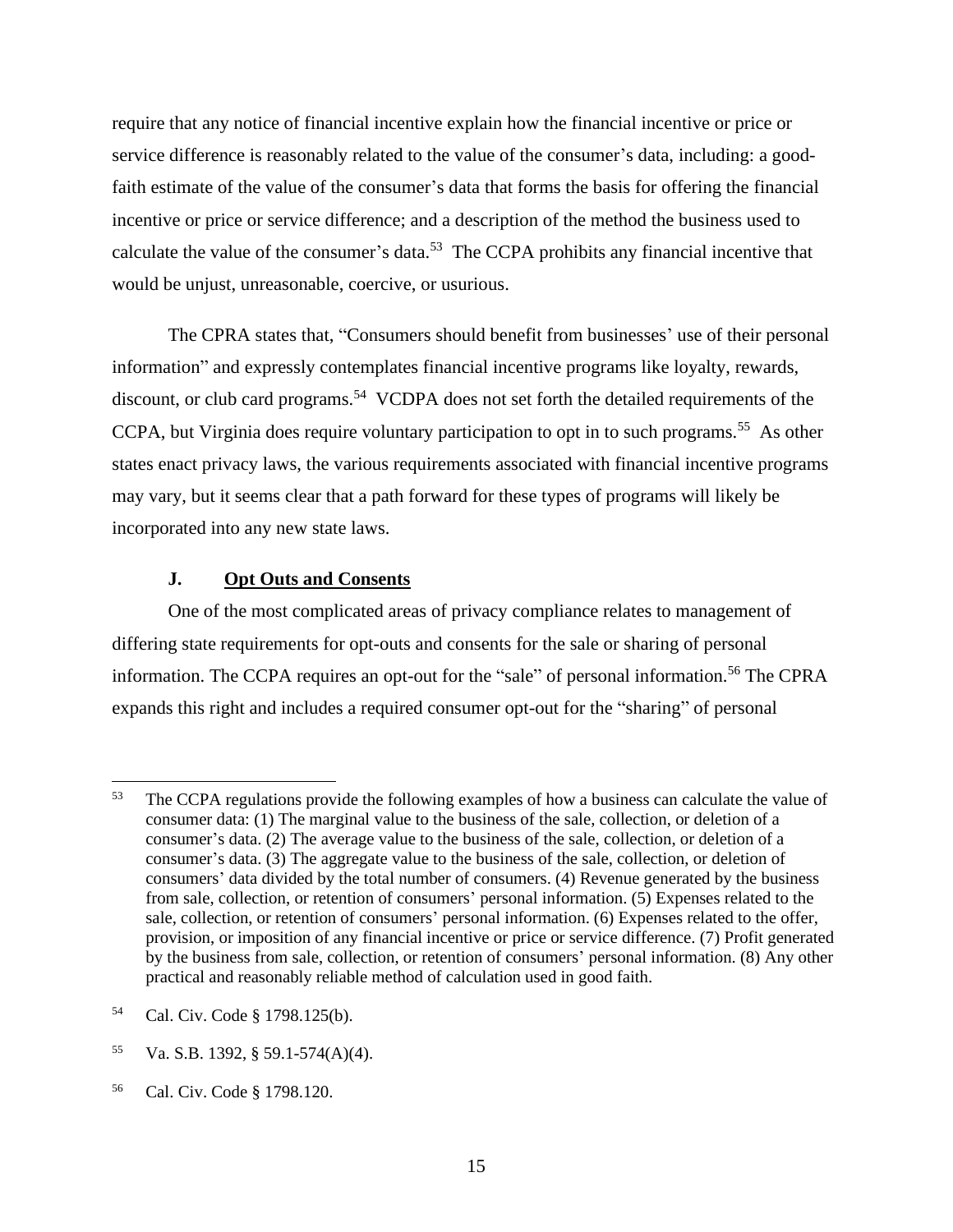information.<sup>57</sup> The CPRA also provides consumers with a limited right to opt out of the processing of "sensitive personal information."<sup>58</sup>

Virginia similarly requires an opt-out for the sale of personal information as well as the sharing of personal information for "targeted advertising." Virginia, unlike California, requires a consumer consent for the processing of "sensitive personal information."

The reason compliance with these opt-out and consent rules is so complicated lies in the different definition of key terms such as "sensitive personal information," "sale", and "targeted advertising."

# *1. Definition of Sale*

The CPRA adopts the CCPA's definition of sale, which requires the sharing of personal information to a third party for monetary "or other valuable consideration". What "valuable consideration" means is not defined under either law and has been a source of significant legal debate under the CCPA, particularly in the context of behavioral advertising. Virginia, by contrast, defines sale exclusively to require monetary consideration.

As with other areas of privacy law, California's and Virginia's approach toward the definition of sale have become the dominant models for other proposed privacy laws. The WPA and the FPPA – both of which failed this year – follow the California model. Nevada, by contrast, follows the Virginia model.

### *2. Definition of Sensitive Personal Information*

The CPRA (but not the CCPA) provides consumers with a limited right to opt-out of the processing of sensitive personal information.<sup>59</sup> The limited nature of the right may explain the law's very long list of what constitutes sensitive information, which includes "social security number, driver's license number, state identification number, passport, financial account number, credit card number, precise geolocation, racial and ethnic information, religious or philosophical

<sup>57</sup> *Id.*

<sup>58</sup> § 1798.121.

<sup>59</sup> *Id.*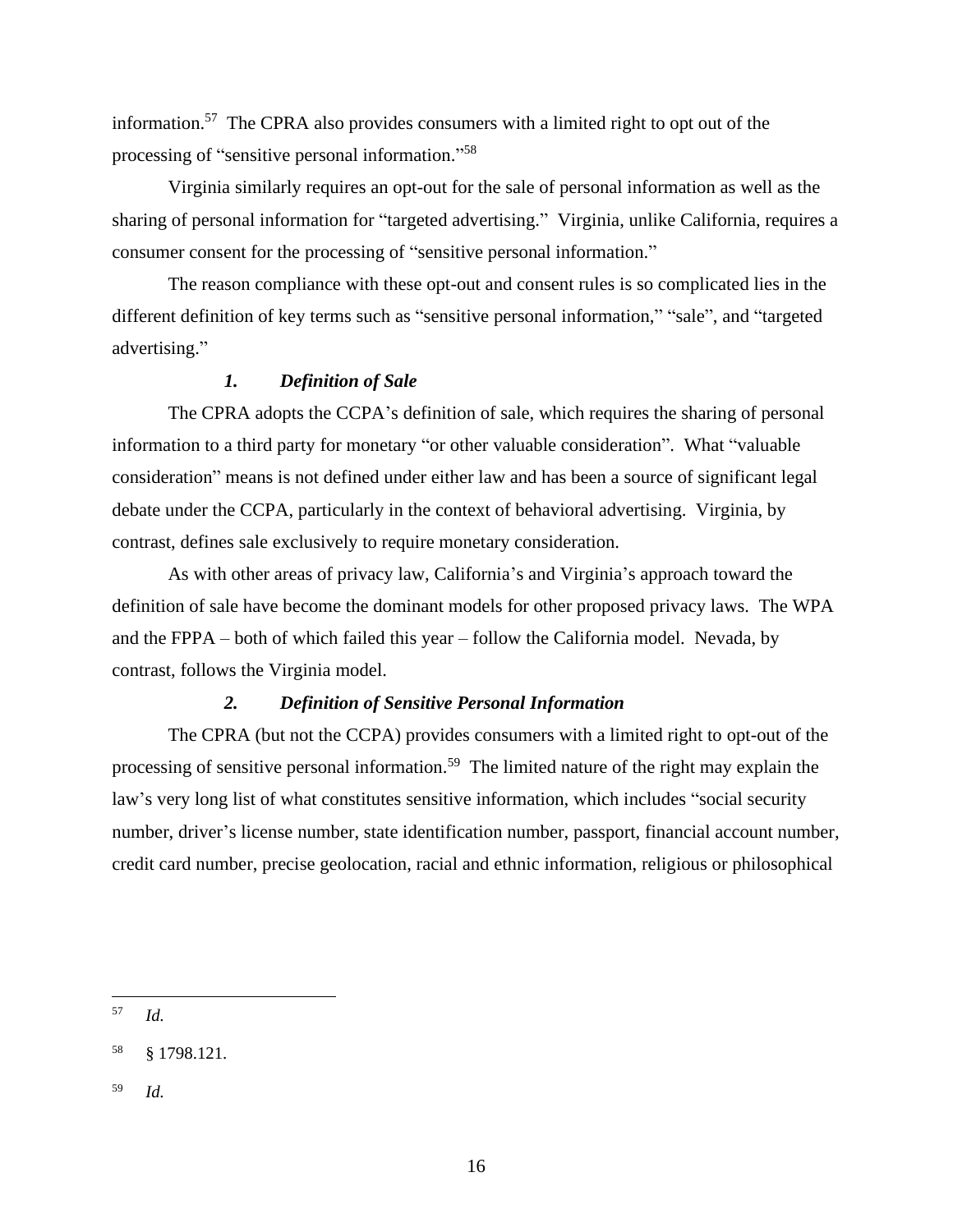belief, union membership, genetic data, the contents of text or email messages unless read by the intended recipient, biometric data, sexual orientation or sex life."<sup>60</sup>

By contrast, Virginia's privacy law requires affirmative consent prior to the processing sensitive personal information, but defines the term much more narrowly. Under the VDCPA, sensitive personal information is race/ethnic information, religious affiliation, medical diagnosis, genetic data, biometric data precise geolocation, personal information of a minor, sexual orientation, citizenship or immigration status. <sup>61</sup> It remains to be seen how much of an operational impact these new consent requirements will be for media companies and digital platforms/technology companies subject to the VDCPA because, with the exception of precise geolocation, most of the data defined as sensitive would not be automatically collected by websites or apps but would typically require the completion of forms or surveys, which often include express consents already.

### *3. The Definition of Consent*

One area of commonality among recently passed, as well as proposed but defeated, privacy laws is the definition of consent. Both the CPRA and the VDCPA define consent to require affirmative actions.<sup>62</sup> The CPRA definition of consent is as follows: "Consent means any freely given, specific, informed and unambiguous indication of the consumer's wishes by which he or she, or his or her legal guardian, by a person who has power of attorney or is acting as a conservator for the consumer, such as by a statement or by a clear affirmative action, signifies agreement to the processing of personal information relating to him or her for a narrowly defined particular purpose. Acceptance of a general or broad terms of use or similar document that contains descriptions of personal information processing along with other, unrelated information, does not constitute consent. Hovering over, muting, pausing, or closing a given piece of content does not constitute consent. Likewise, agreement obtained through dark patterns does not constitute consent."<sup>63</sup>

 $60 \qquad$  § 1798.140(ae).

<sup>61</sup> Va. S.B. 1392, § 59.1-571.

<sup>62</sup> The WPA and FPPA included similar definitions of "consent."

<sup>63</sup> Cal. Civ. Code, § 1798.140(h).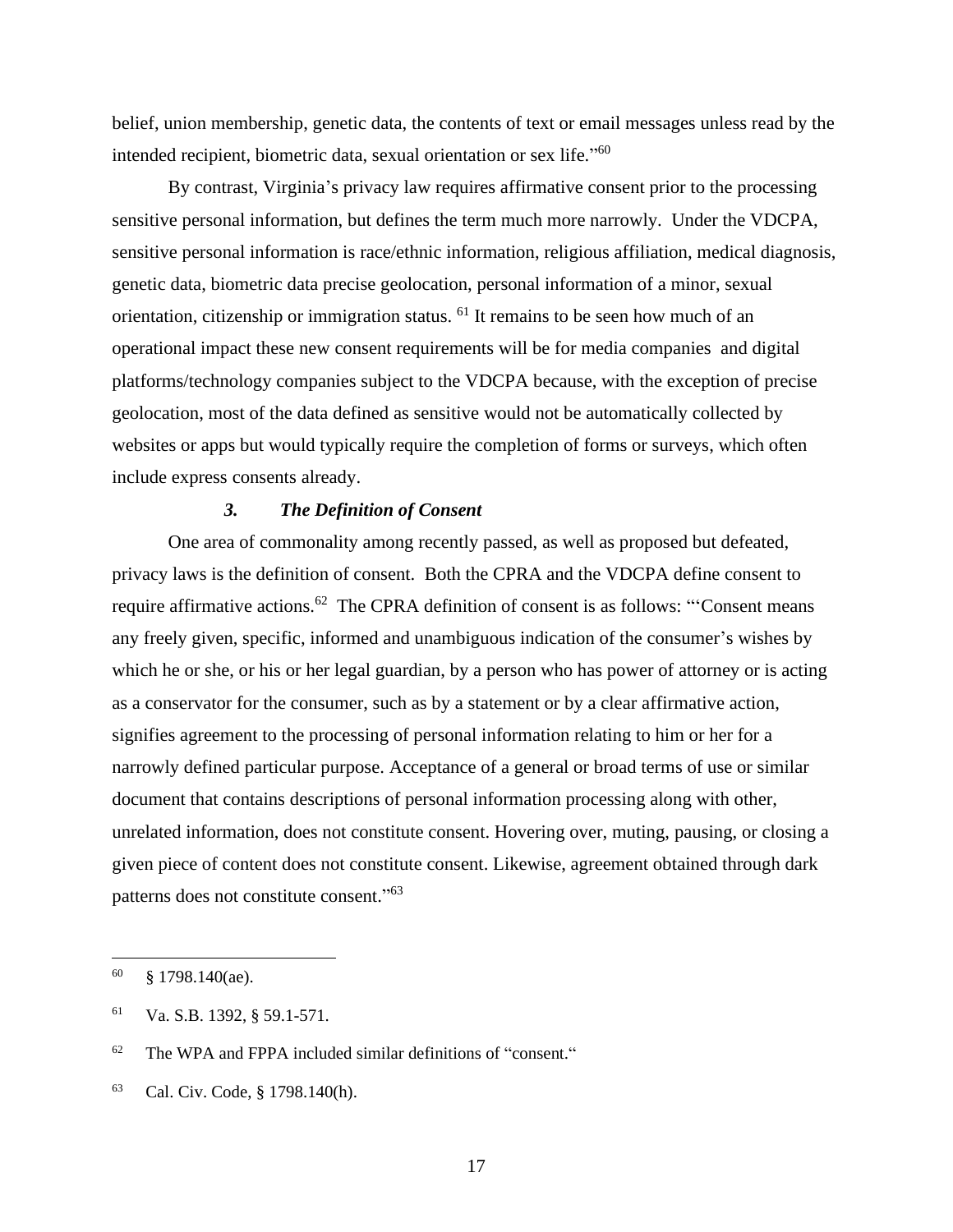The requirement of affirmative action to signal consent is similar to the GDPR, and stands in stark contrast to other U.S. privacy laws, such as the TCPA or the Wiretap Act, which allow consent to be implied by consumer conduct. The CPRA's reference to dark patterns reflects growing regulatory concern with the use of deceptive interfaces to manipulate consent. What "dark patterns" means is not currently defined, and bears close monitoring.

# *4. Definition of Targeted Advertising*

The CPRA expands on the CCPA by providing consumers with a new opt-out for the sharing of personal information. "Sharing", however, is defined to refer to sharing for the purposes of "cross contextual behavioral advertising"<sup>64</sup>, which is further defined to mean "the targeting of advertising to a consumer based on the consumer's personal Information obtained from the consumer's activity across businesses, distinctly-branded websites, applications, or services, other than the business, distinctly-branded website, application, or service with which the consumer intentionally interacts."<sup>65</sup>

The VDCPA similarly provides an opt-out for targeted ads, but defines "targeted advertising" to mean the display advertisements to a consumer where the advertisement is selected based on personal data obtained from that consumer's activities over time and across nonaffiliated websites or online applications to predict such consumer's preferences or interests." <sup>66</sup>Notably the definition does not include contextual ads, first-party ads, consumer's request for information or feedback or the processing personal data solely for measuring or reporting advertising performance, reach, or frequency.

Even before the passage of these laws, adtech models were in a state of flux with Google moving away from allowing tracking cookies, and Apple requiring that app developers obtain consent prior to enabling tracking on applications available through the Apple Store. What adtech models will rise in place of the tracking cookie, and whether those models will fall within the definition of targeted advertising is an issue U.S. companies will need to carefully monitor.

**5.** *Automated Profiling*

 $64 \qquad$  § 1798.140(ah).

 $65 \qquad \frac{8}{9} \qquad 1798.140(k).$ 

<sup>66</sup> Va. S.B. 1392, § 59.1-571.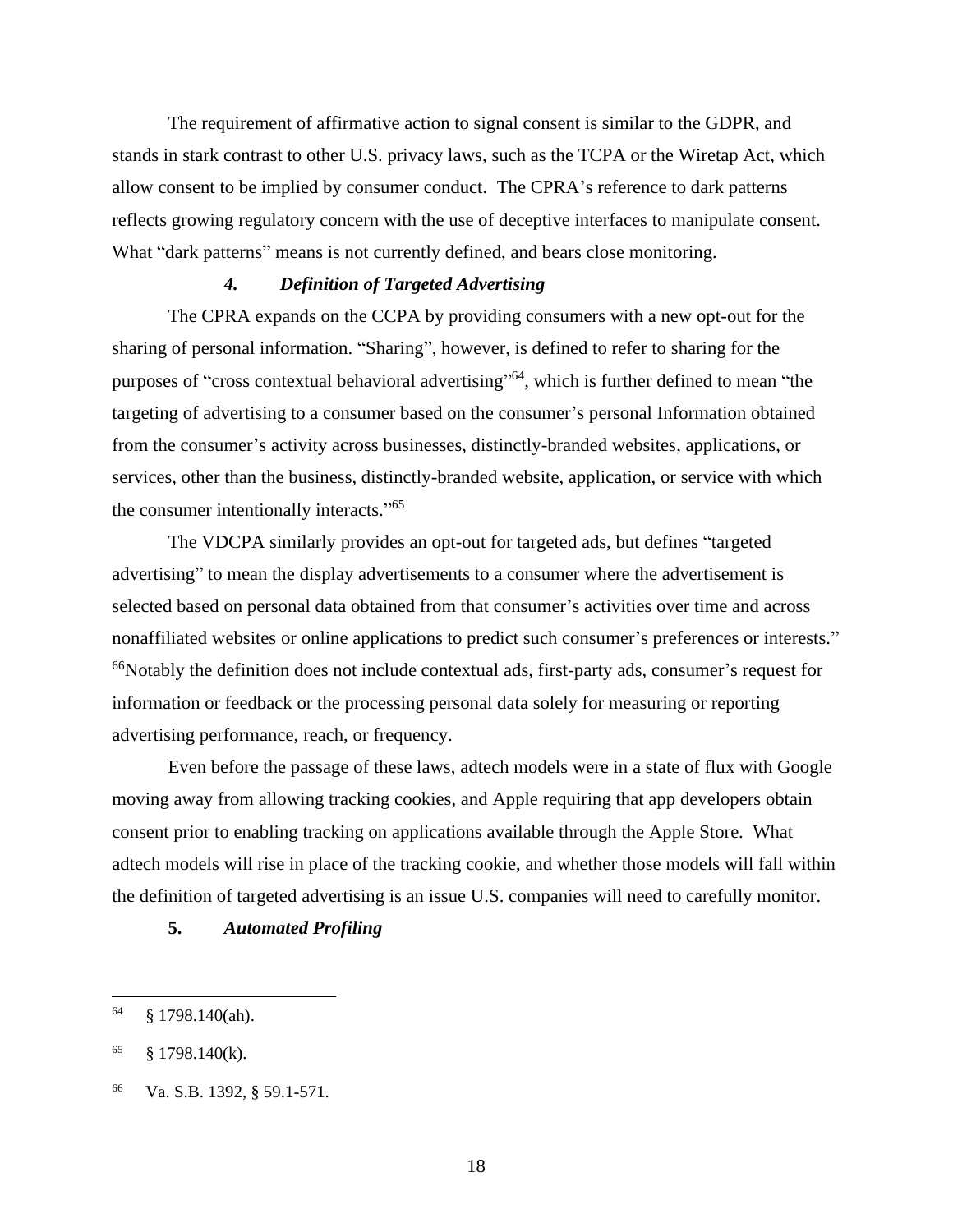Another area of commonality among the CPRA and the VDCPA (as well as other proposed, but defeated U.S. state privacy laws) is with regard to automated profiling. This is yet another concept borrowed from the GDPR, and is intended to protect consumers from the potential downside of algorithmic profiling.

Both the CPRA and VCDPA laws define "profiling" to cover any form of automated processing performed on personal data to evaluate, analyze, or predict personal aspects related to an identified or identifiable natural person's economic situation, health, personal preferences, interests, reliability, behavior, location, or movements.<sup>67</sup> The VDSPA provides an opt-out for profiling that has a "legal effect."<sup>68</sup> What "legal effect" means is not defined under the law, and bears close monitoring by U.S. companies. The CPRA expressly delegates rule-making to the CPPA to address profiling of consumers. 69

#### **IV. Recommendations for Managing Compliance**

How then should U.S. companies, particularly media companies and digital platforms/technology companies , that may be subject to multiple overlapping privacy laws manage compliance?

As an initial matter, companies should determine what laws actually apply to them. There are differing thresholds for compliance under the Virginia and California laws (to say nothing of the GDPR). Assuming a company hits a threshold trigger for compliance, the next question is the extent to which the company can avail itself of exclusions, particularly exclusions for employees and B2B transactions. After scoping the areas of data subject to privacy laws, companies should next determine the extent to which their obligations will vary under applicable laws. For example, an opt-out may be required in California but not Virginia for the same kind of processing activity. The answer to this question then raises another question: should companies strive for compliance with the most restrictive law where privacy laws overlap or address compliance at the state level?

<sup>67</sup> Va. S.B. 1392, § 59.1-571; Cal. Civ. Code § 1798.140(z)

<sup>68</sup> Va. S.B. 1392, § 59.1-573(A)(5).

<sup>69</sup> Cal. Civ. Code § 1798.185(C)(16)